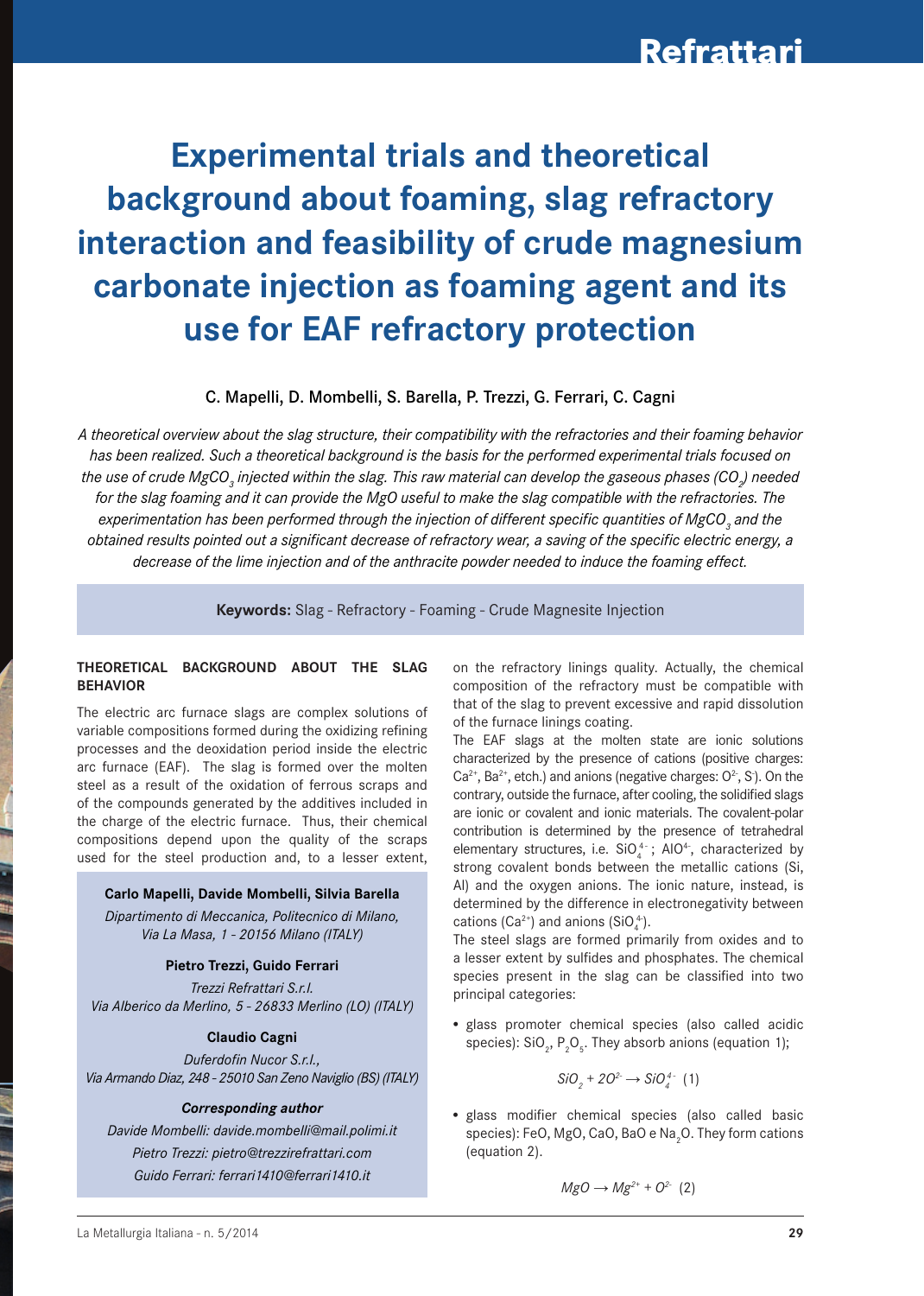Glass promoter species tend to polymerize and to form lattice structures. The most important glass promoter is silica (SiO $_{\textrm{\tiny{2}}}$ ), which tends to reticulate forming oxygen bridges that link the silicon cations. In the three-dimensional space the silicon appears in the center of a tetrahedron whose vertices are occupied by oxygen atoms: this is the fundamental structure of silicates (SiO $_4^4$ ). In the case of phosphate, the basic structure will consist in PO $_4^{3}$ . The glass modifiers (basic species), instead of forming crosslinked structures thanks to the presence of oxygen bridges, are donor of oxygen atoms, therefore tend to yield the oxygen atoms, creating an effect of disruption on the reticular structure. There are three principal actions of network modifiers in glasses, which can be summarized for a generic  $\mathsf{A}_\mathsf{2}\mathsf{O}_\mathsf{3}$  glass as follows:

- breaking of A-O-A bonds and creation of non-bridging oxygens;
- increasing the oxygen coordination of cation A;
- a combination of both.

There are also the so-called amphoteric species, which tend to behave as donor of oxygen when they are associated with acidic species or act as glass promoter when in the presence of chemical species with basic features. The usual amphoteric species in the steel slag are  $\mathsf{Al}_2\mathsf{O}_3$ , Fe $_2\mathsf{O}_3$ ,  $\mathsf{B}_\mathsf{2}\mathsf{O}_\mathsf{3}$  and MnO. For example, when  $\mathsf{Al}_\mathsf{2}\mathsf{O}_\mathsf{3}$  is associated with basic chemical species it tends to form reticular structures whose fundamental structure is constituted by AlO $_3^3$ . The slag fulfills important metallurgical tasks, such as regulating the oxygen potential at the slag-metal interface, determine the EAF process progression and allow the desulphurization and dephosphorization. To function optimally, the slag must be liquid (at process temperatures inside the furnace) and possess a proper fluidity to control the foaming. Slag can have significant viscosity due to the important fraction of cross-linking oxides, that is usually reduced by the introduction of glass modifiers, which hinder the cross-linking process. Actually, the basic slags are characterized by particularly high melting points and thus, acidic and basic species mix leads to the formation of basic slag characterized by low-melting temperature eutectic phases.

The relationship between the concentrations of acidic species and basic species (basicity index) allows to express and interpret important slag-metal equilibriums, such as the oxidizing power of the slag, the desulphurization and dephosphorization equilibriums, and the slag-metal breakdown. Basicity coefficient defines the slag basicity, weighting the content of acidic and basic species. The simplest index is B2, defined as ratio between CaO and  $\text{SiO}_2$  fraction in the slag. A more complex index can be defined including in the count the other chemical species, i.e. B5 index (equation 3). Typically a slag is defined acidic for basicity coefficients lower than 1.

$$
B5 = \frac{\%CaO + MgO}{\%SiO_2 + \%Al_2O_3 + \%FeO_\chi}
$$
 (3)

The use of the basicity coefficients does not account for the different capacity of reticulating or donating oxygen featuring the different chemical species involved.

To compensate this lack, the concept of optical basicity was introduced [1]. Optical basicity (Λ) is a basicity indicator of the slag and it has been formulated by Duffy and Ingram, using spectrographic information coupled with the electronegativity data defined by Pauling. The optical basicity for a slag could be computed according to equation (4),

$$
\Lambda = \sum_i x_i \cdot \Lambda_i \ (4)
$$

where  $\Lambda$  is the calculated optical basicity;  $\Lambda_{\!\scriptscriptstyle [i]}$  is the specific optical basicity of *i*-oxide species listed by Duffy and Ingramm and revised by Leboutellier and Cournten [2];  $X_i$  is the weighed average content of *i-*oxide species, calculated by equation (5), where  $N_c$  is the molar fraction of oxide species and  $n_{0x-C}$  is the number of oxygen constituting the oxide.

$$
x_{i} = \frac{\Lambda = N_{c} \cdot n_{o \times c}}{\sum_{c} N_{c} \cdot n_{o \times c}} \quad (5)
$$

The optical basicity has proved to be an extremely important parameter for characterizing the interaction between the slag and the metal bath. For example, Duffy and Ingram defined the S-bearing power of the slag as a function of its optical basicity. Thus, it is possible to estimate the maximum S content could be seized in the slag, providing real-time composition corrections to have the best desulfurization of the bath [1].

During the production process, the slag is made up of only liquid or liquid and solid fraction; the latter consists predominantly of calcium silicates (2CaO $\cdot$ SiO<sub>2</sub> and, to a lesser extent of  $3CaO·SiO<sub>2</sub>$ ) and  $CaO·Fe<sub>2</sub>O<sub>3</sub>$ , whereas the liquid fraction is composed mainly of magnesium-wustite (FeO-MgO). Specifically for the EAF process, the solid fraction is crucial to control the viscosity and thus the foaming of the slag, which depends on the ability of the latter to trap the CO bubbles. During the melting period, both electric arc and oxygen flux are active: thanks to the injection of pulverized coke, CO bubbles could develop inside the slag, allowing its foaming. An intense foaming takes place after the preferential oxidation of silicon and manganese, when oxygen is consumed by the carbon contained in the droplets of molten metal dispersed in the slag saturated by FeO. The foam formation in this period becomes more intense because the volume of the gaseous phase constituted by the bubbles doubles. The added CaO and/or MgO contribute to control the slag viscosity, acting on the solid fraction of the slag, thus regulating the foaming process. In fact, the solid fraction depends on the concentration of the basic oxides present and on the amount of iron oxides: the increase in MgO and CaO and the decrease in iron oxides, increase the solid fraction. To adjust the slag chemical composition in order to have enough solid fraction to control the foaming, specific diagrams could be used [3]. Those phase diagrams asses the presence of the solid fraction and the compounds present in it as a function of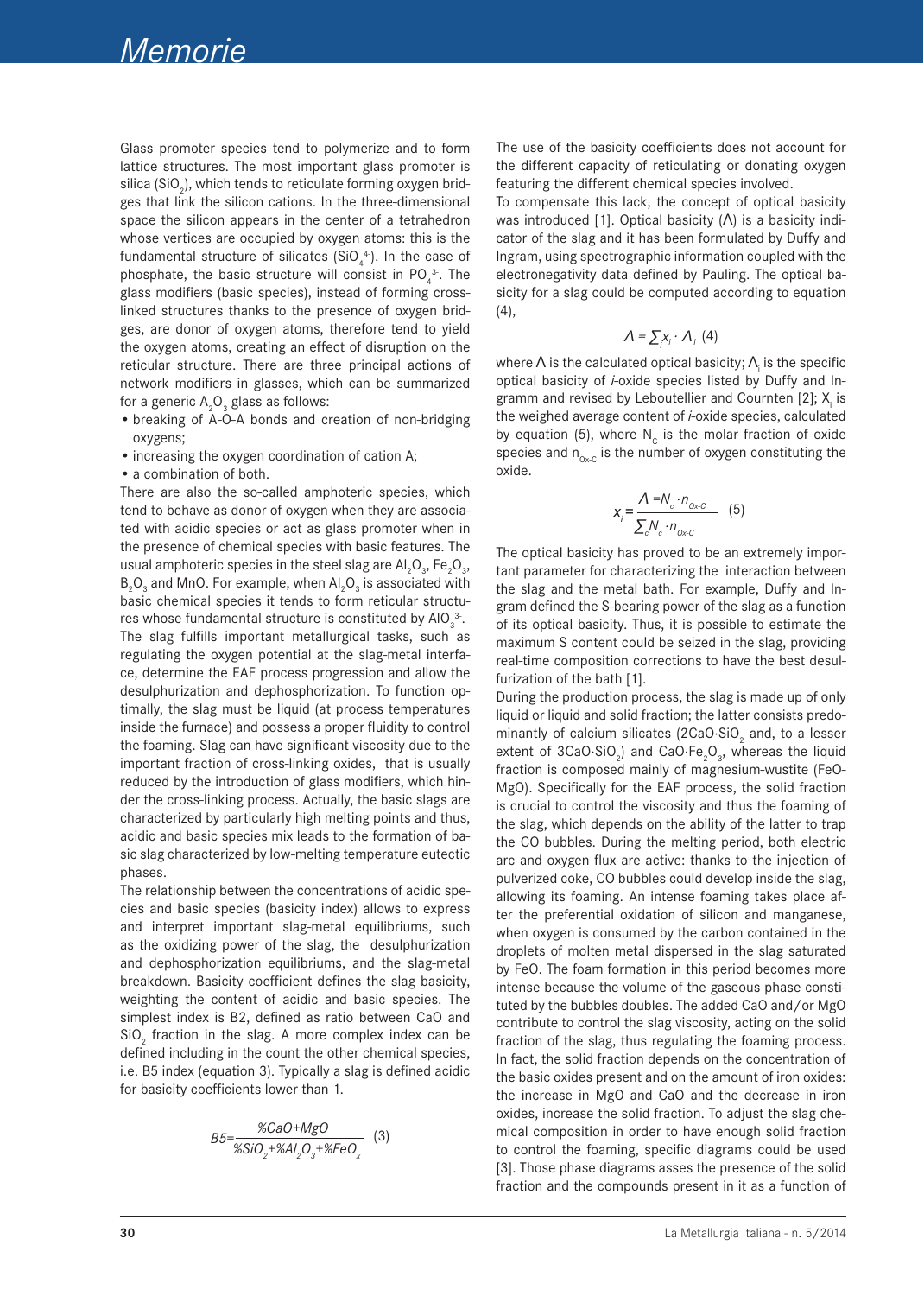### **Refrattari**



#### *Fig. 1 - Schematic cross section of an electric arc furnace indicating the typical refractories employed.*

*Fig. 1 - Schema di una sezione del forno elettrico ad arco e dei refrattari tipicamente utilizzati per le diverse zone.*

the concentration of MgO and FeO, for a specific basicity. Increasing the temperature, the area of existence of the liquid phase increases, too. Above the 35% by weight of iron oxides, a solid fraction, enough to maintain the emulsion stable and then the foam, becomes complicated to be maintained.

Many advantages can be achieved working with foaming slag:

- higher productivity, with short tap-to-tap time, due to the higher temperature and the best heat transfer from the arc to the bath;
- lower electrodes specific consumption, due to the lower current intensity, and shorter operating times and lower oxidation;
- lower thermal stresses of the refractory lining, because the arc is almost submerged by the slag, which is interposed as a screen between the refractory and the arc absorbing the radiant energy;
- less noisy arc;
- lower nitrogen uptake in the metal bath.

Generally, the EAF slag should be saturated in MgO, to be in equilibrium with the refractory lining; otherwise the latter would be dissolved through a chemical attack, which leads to a rapid consumption of the refractory in contact with the slag. Being lime and magnesia two compounds with basic characteristics, the solubility of MgO decreases with the increasing the CaO concentration.

The classification based on the basicity index can be extended also to the refractory materials used to protect the inner side of the electric arc furnace. Specifically, refractories can be distinguished as acidic, basic or neutral as a function of their chemical composition [4,5].

Acidic refractories tend to react with basic slag. The most common are the silico-aluminous clay refractories, made of by silica and 20-44% by weight of Al $_2$ O $_3$ . Those with more than 50% by weight of Al ${_{2} \mathsf{O}_{_{3}}}$  are defined aluminous whereas the mullite-base refractories have over the 60% of  $\mathsf{Al}_2\mathsf{O}_3.$ Finally, if the concentration of  $\mathsf{Al}_2\mathsf{O}_3$  is higher than the 95% by weight, the refractory is defined as corundum.

The basic refractories react with acidic slag and consist mainly in magnesia (MgO) or lime (CaO). Largely employed is also the dolomite, produced by sintering after decarbonation of dolomia (30.4% CaO, 21.9% MgO e 47.7% CO<sub>2</sub>) and featured by very small amount of  $\text{SiO}_2$  (less than 2%) [4,6,7].

The neutral refractories are mostly based on graphite and chromite (FeCr<sub>2</sub>O<sub>4</sub>). They are characterized by high chemical inertness and good resistance to contact both with acidic and basic slag.

The inner side of the EAF chamber is coated by refractory bricks, usually made of cooked magnesite or low carbon tempered magnesite, but in the hot spots, high thermochemical stability being required, MgO-C bricks are employed (Figure 1). The quality and the characteristics of refractory bricks are related to the areas they cover: critical zones, like slag line or hot spots, require high mechanical strength bricks featured by high chemical stability, low porosity and good conductivity. Indeed, during the melting operation, the exposure to the thermal action of the arc, the contact with the slag and the liquid steel, the movement of the bath and the impact of scrap can determine a progressive wear in the refractory lining.

The refractory wear consists in a loss of thickness and mass from the exposed face of the refractory as a consequence of chemical attack by the slag in a process in which the refractory and the slag react, approaching chemical equilibrium in the contact zone.

Corrosion reactions should be viewed as attempts of the system to achieve compatibility by progressing toward equilibrium. Refractories are rarely at chemical equilibrium on a microscopic scale, since they are typically made of mixtures of different minerals. However, at the immediate corrosion interface between the refractory and the slag, the localized volume elements may be at or close to chemical equilibrium.

The refractory has a temperature gradient from the hot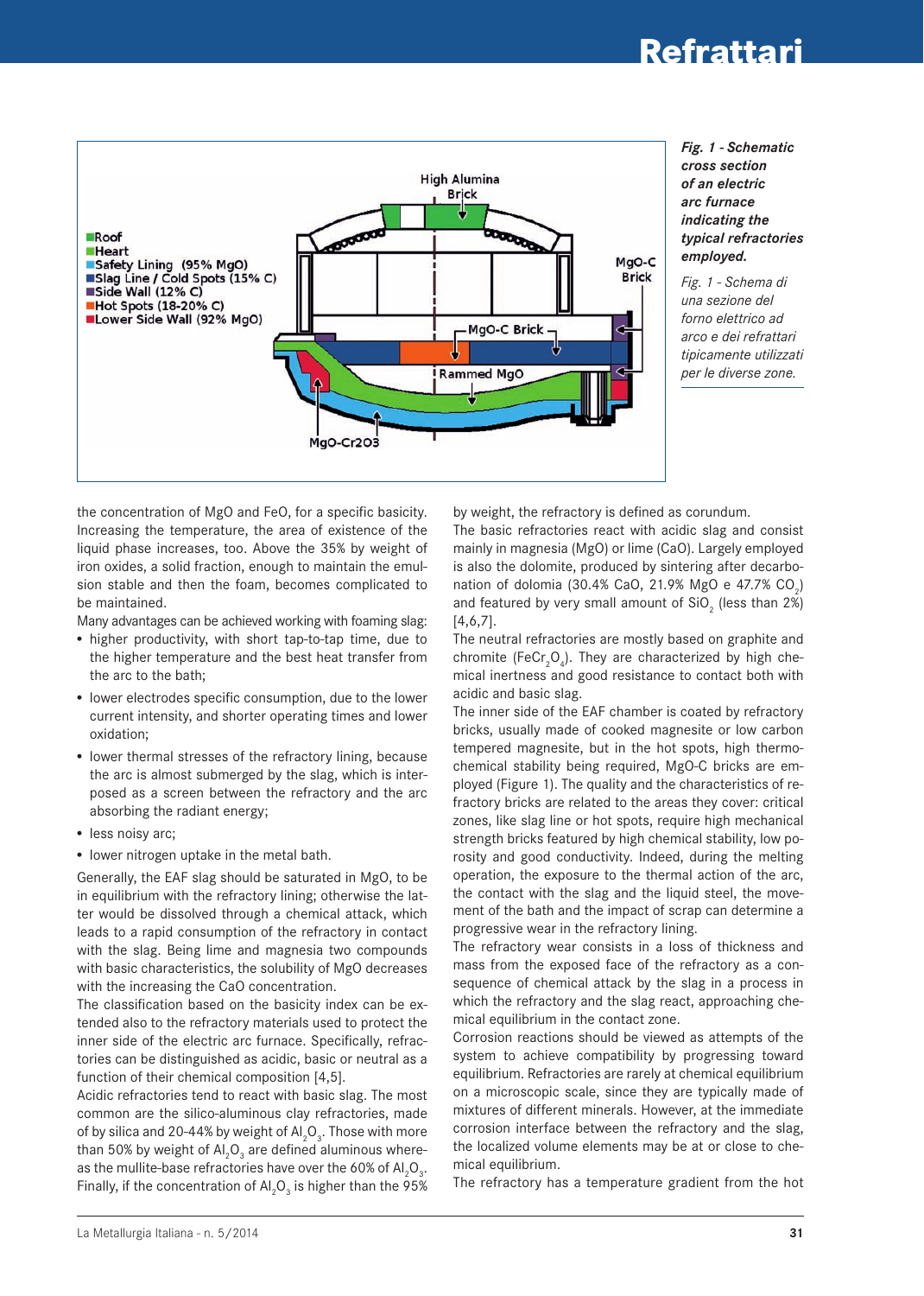

*Fig. 2 - Cross section of the slag-refractory interfacial area [8].*

*Fig. 2 - Sezione trasversale dell'area di interfaccia tra scoria e refrattario [8].*

to the cold-face, meaning that the highest temperature is at the hot-face and the temperature declines across the refractory thickness toward its back or cold side. Slag usually penetrates the refractory until the "freeze plane" is reached, that is the location in the refractory where the temperature is sufficiently low to cause the slag to solidify (Figure 2).

Slag reacts with the refractory, forming new phases at the immediate hot-face. Reaction also takes place behind the hot-face, where slag contacts the refractory at the pore walls. The temperature gradient affects the extent of phenomena seen in slag corrosion. In conventional refractory designs, the lining is at least one brick thickness (> 225 mm), and the lining typically features a safety lining for a total thickness of at least 450 mm. The slag freeze plane may be located in a zone of 40-75 mm behind the hot-face, even if, in some cases, slag may penetrate up to 150 mm behind the hot-face. The refractory corrosion reactions occur primarily at the immediate hot-face, and there is little or no slag penetration. Usually, penetration is confined to a depth of less than 100 μm behind the exposed hot-face. This situation is called "Stage I" (Figure 3a).

The hot-face temperature primarily affects the rate of corrosion reactions. Actually, if the hot-face temperature is held just below the point when the products of corrosion become liquid (melt), corrosion will be very slow or nonexistent. If the hot-face is maintained at no more than 20 °C above the lowest eutectic temperature, reasonable corrosion rates will be observed. However, when the hot-face temperature is more than 20 °C above the eutectic, corrosion is rapid. Thin-wall refractory designs rarely exhibit more extensive corrosion phenomena that are described as "Stage I". Therefore, the primary process variable affecting corrosion is the hot-face temperature. Secondary variables influencing corrosion rates include slag impingement velocity and slag chemistry. With respect to chemistry, the refractory will be soluble in the slag up to a certain extent (or percentage). If the slag is "satisfied" with respect to the refractory chemistry, slag corrosion should be minimal. The term "satisfied" means that the slag has reached the chemical solubility limit of major refractory constituents in the slag.

Because of the broad temperature gradient, the refractory is penetrated by slag. Penetration is aided by capillary suction, as the smallest pores in the refractory (diameter 10 μm) draw the liquid slag behind the hot-face. In time, extensive corrosion of the refractory takes place. This situation is called "Stage II" (Figure 3b) and is characterized by two phenomena: (1) full penetration of the refractory and (2) extensive disruption by corrosion of the hot-face region. Stage II follows Stage I only if there is a sufficiently broad temperature gradient to allow penetration. In Stage II, the coarse aggregate in a bonded refractory exhibits penetration, particularly along grain boundaries (boundaries between crystals making up polycrystalline aggregate particles). The direct bonding between the matrix and the aggregate particles is disrupted, but this bonding still exists. Slag penetration in Stage II can result in densification spalling, that occurs because the thermal expansion coefficient in the slag penetrated zone is different than that in the unpenetrated cold-face region. On continued thermal excursions (cooling and heating), spalling can occur at the line of demarcation between penetrated and unpenetrated areas. The residual lining, after spalling, then begins the corrosion process anew, progressing from Stage I to Stage II again.

Toward the end of the refractory lining's life, or in cases of relatively slow corrosion rates and where densification spalling has not taken place, the refractory hot-face zone may progress to a final stage of corrosion that may be called "Stage III" (Figure 3c). In this case, bonding in the hot-face region and up to 2 to 4 mm behind the hot-face is minimal. The slag itself appears to be the only phase holding the residual aggregate particles in place. This is probably a result of the higher viscosity of the slag in the hot-face region created as a consequence of dissolution of the refractory in the slag.

Beside the corrosive attack induced by the slag on the refractory lining, a mechanical wear takes also place at the slag-refractory interface. The motion of the slag film caused by surface tension phenomena (wettability) between the refractory and the slag essentially causes the local corrosion of refractories at the slag surface (Fi-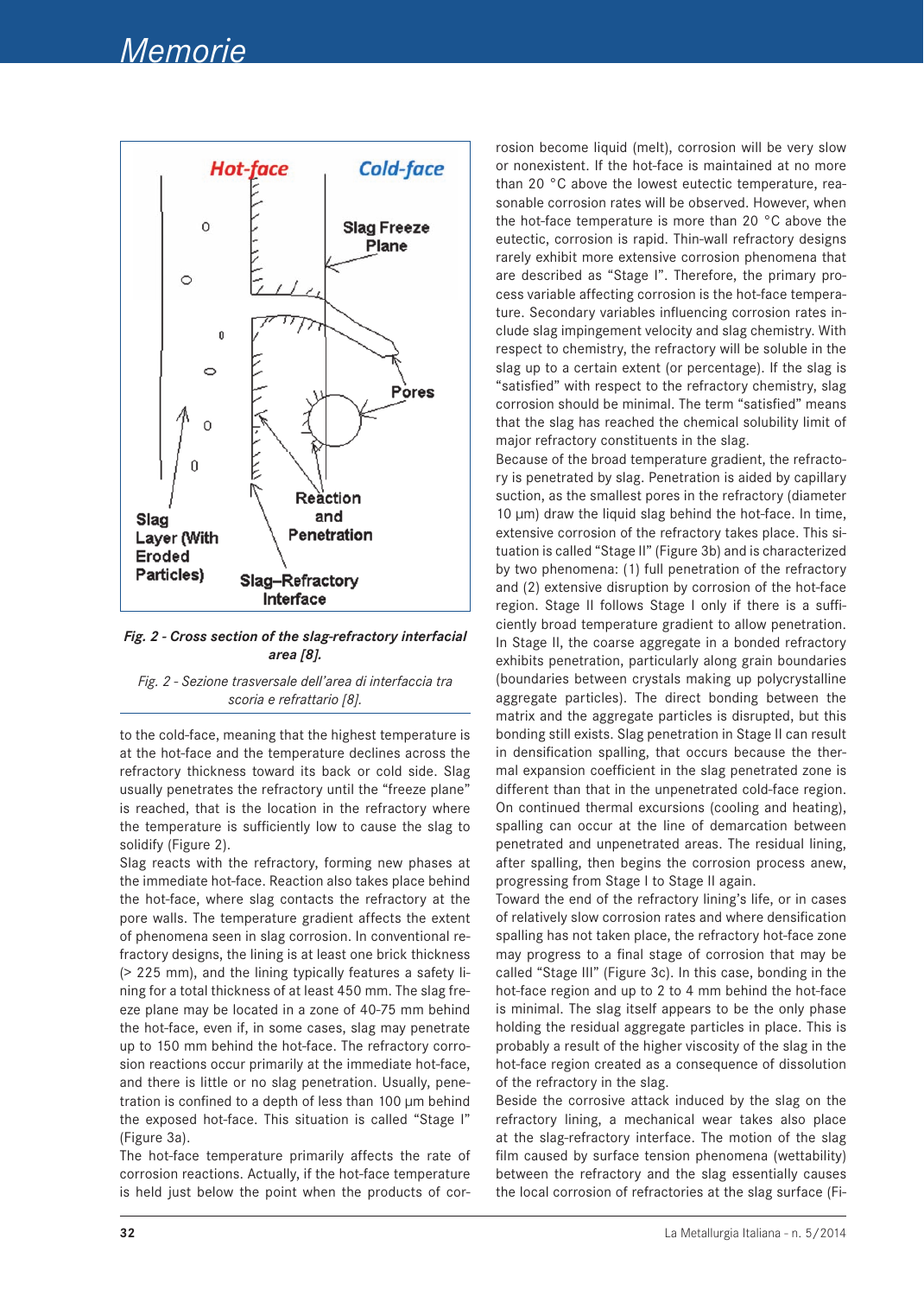

*Fig. 3 - Different stages featuring a process of refractory wear by chemical interaction with the slag [8].*

*Fig. 3 - Differenti stadi di un processo di usura del refrattario, dovuta all'interazione chimica con la scoria [8]*

gure 4). This is because the slag film motion accelerates the dissolution rate of the refractory and also induces the abrasion of some refractories [9]. The active film motion is dominantly induced by the Marangoni effect [10,11] and/or change in the form of the slag film due to the variation of the surface tension and the density of the slag film. The local corrosion of refractories at the slag/metal interface is also explained reasonably by a mechanism, which is similar to that of the refractory/slag system. Thus, the chemical corrosion and the mechanical interaction represent the two main processes affecting the soundness and the life of the refractories.

#### **tHEorEtICAL BACKgrouND ABout FoAMINg**

The slag foaming represents an operative practice applied during the dephosphorization and the decarburation steps. Such an operative practice is applied for avoiding the direct exposition of the refractories to the radiation of the electric arc and for improving the heat transfer from the arc to the steel bath. The main chemical reaction ruling the foaming slag is associated to the formation of the carbon monoxide, produced by the reduction of the iron oxide droplets developed by the oxygen injection (Figure 5). Such a sequence of chemical reaction is described by the relation (6) and (7):

$$
2Fe + O2 \rightarrow 2FeO
$$
 (6)  
FeO + C  $\rightarrow$  CO<sub>(gas)</sub> + Fe (7)

This combination of reactions is endothermic and is featured by a heat absorption of  $+158$  kJ/mol. Thus, the foaming reaction performed by the reduction of iron oxide implies a cooling of the slag system. Actually, an excess in the graphite powder addition can cause the detrimental consequence of an increase in the electric energy supply, provided a constant supply of methane (Figure 6).

On the other hand, other chemical reactions can be exploited in order to allow the development of gas phases within the slag:

$$
CaCO3 \rightarrow CaO + CO2 \qquad (8)
$$
  

$$
MgCO3 \rightarrow MgO + CO2 \qquad (9)
$$



*Fig. 4 - Mechanical interaction between the slag and the surrounding refractory lining due to the effect of the surface tension [9].*

*Fig. 4 - Interazione meccanica tra la scoria ed il rivestimento refrattario, dovuta all'effetto della tensione superficiale [9].*



#### *Fig. 5 - Scheme of CO bubble formation in slag through the reaction among iron oxide droplets, carbon and oxygen [12].*





*Fig. 6 - Experimental measurements showing the increase of the supplied specific electric energy as the specific carbon supply increases and the overall specific injected methane volume is maintained constant.*

*Fig. 6 - Misure sperimentali riguardanti l'incremento di energia elettrica specifica in funzione dell'incremento della quantità di polverino di carbone (in genere costituito da antracite) a parità di volume di metano iniettato.*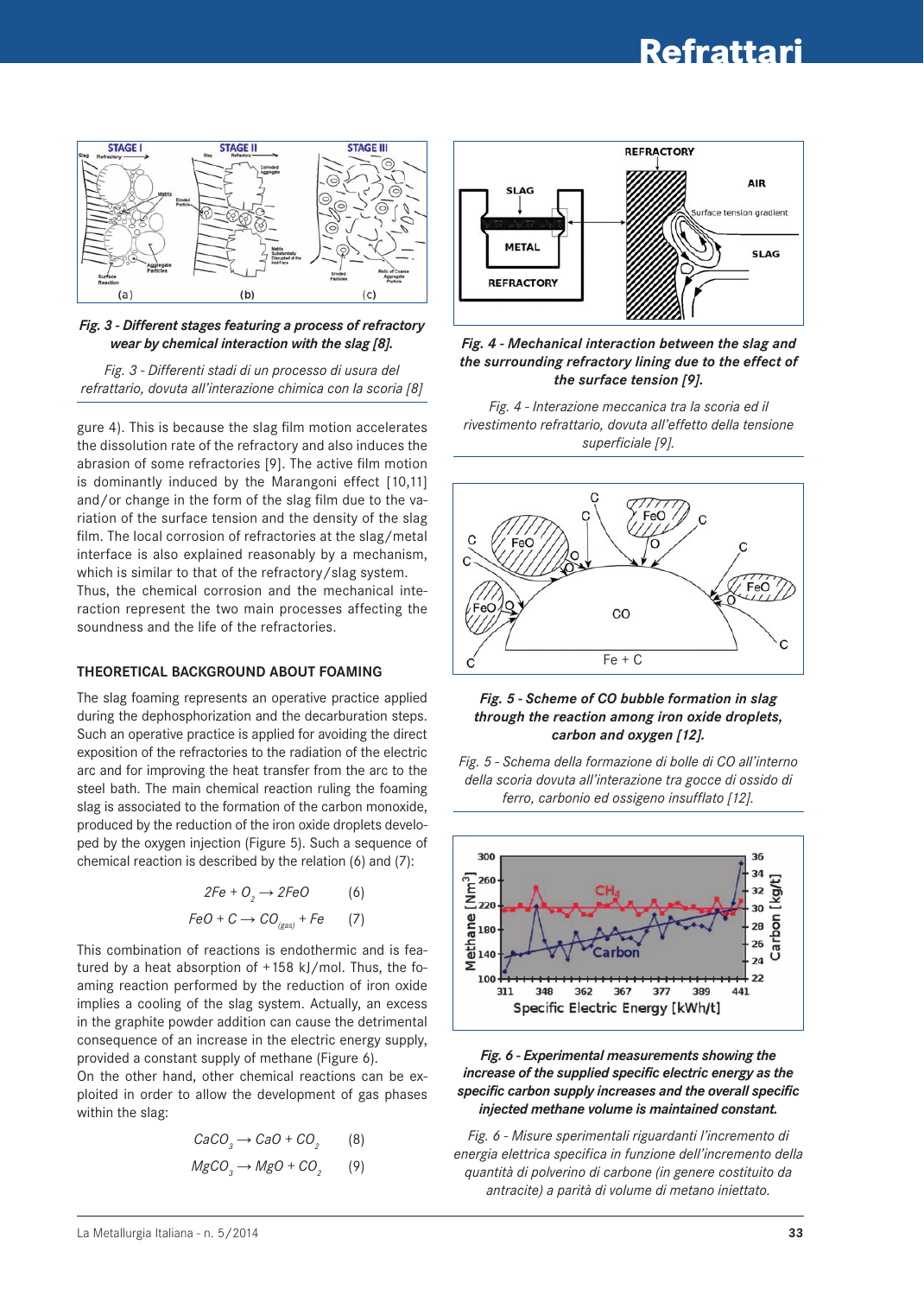At the pressure of 1 atm the reaction (8) takes place at 840 °C and it is associated to a heat absorption of +178 kJ/mol, whereas the reaction (9) occurs at 662 °C with a heat absorption of +118 kJ/mol. Thus, the reactions (8) and (9) can provide the gaseous phases for the slag foaming involving lower heat absorption. Moreover, such reactions can provide CaO and MgO within the slag, so if the saturation is reached such chemical species can make the slag inert for the refractories linings. The CaO is added to the slag to perform the phosphorus removal from the steel bath; thus, the slag is certainly saturated by this chemical species or by chemical species featured by a high CaO activity (2CaO $\cdot$ SiO<sub>2</sub>). On the contrary, MgO is specifically added to reach the saturation concentration needed to preserve the MgO content of the dolomite or MgO-based refractory. Thus, the addition of  $MgCO<sub>3</sub>$  can be exploited as a foaming agent and for MgO enrichment of the slag in order to make slag itself inert for the EAF refractories. The addition of  ${\rm MgCO}_{_3}$  seems to represent an interesting option as a foaming agent and for the refractory protection because it is even featured by lower energy absorption.

The precipitation of solid fine particles increases the viscosity of the slag, that can be described through the Einstein-Roscoe relation (equation 10):

$$
\eta = \frac{\eta_o}{(1-\alpha t)^n} \qquad (10)
$$

where:

- h is the liquid slag viscosity modified by the presence of dispersed solid particles;
- $\eta_0$  is the liquid slag viscosity;<br>f is the fraction of solid part
- is the fraction of solid particles;
- $\alpha$  is a characteristic constant assuming a value of  $1.35$
- n is a characteristic constant assuming a value of 2.5.

As the viscosity increases, the stability of the slag foam increases too, because the liquid drainage between the foam bubbles is ruled by the liquid slag viscosity and by the area of the Plateau borders, among which the liquid slag is drained by the gravity force [13] (equation 11):

$$
\dot{X} = \frac{g\rho A_{plateau}}{\eta} \quad 1 - \exp\left(-\frac{\eta}{\rho A_{plateau}}t\right) \quad (11)
$$

where:

| X | is the drainage velocity of the liquid slag; |
|---|----------------------------------------------|
|   |                                              |

- g is the gravity acceleration;
- $\rho$  is the slag density;
- $A_{\text{relaton}}$  is the area of the Plateau border through which the liquid slag is drained;

t is the time.

The area of the Plateau borders depends on the bubble size: the higher the bubble size is, the higher is the area featuring the Plateau borders (Figure 7). The relation (11) rules the drainage velocity of the liquid slag (Figure 8).



*Fig. 7 - Area of the Plateau borders as a function of the bubble size [13].*





*Fig. 8 - Trend of drainage velocity as a function of bubble radius and the viscosity (a) 43.10-6 Pa.s (b) 500.10-6 Pa.s [13].*

*Fig. 8 - Andamento della velocità di drenaggio della scoria liquida in funzione del raggio medio delle bolle e della viscosità (a) 43.10-6 Pa.s (b) 500.10-6 Pa.s [13].*

#### **ExPErIMENtAL trIALS**

The experimental observation have been performed on 2000 heats and the attention has been focused on the effect of  ${ {\rm MgCO}_3^-}$  addition on the refractory wear and on the electric energy savings.

The charged scrap mix was featured by:

- • 8% pig iron;
- 8% proler;
- 15% turning chips;
- • 20% scrap from demolition;
- 50% thin plates.

The overall specific oxygen amount has been maintained constant at 30 Nm3 /t.

All the heats have been divided in four groups (each one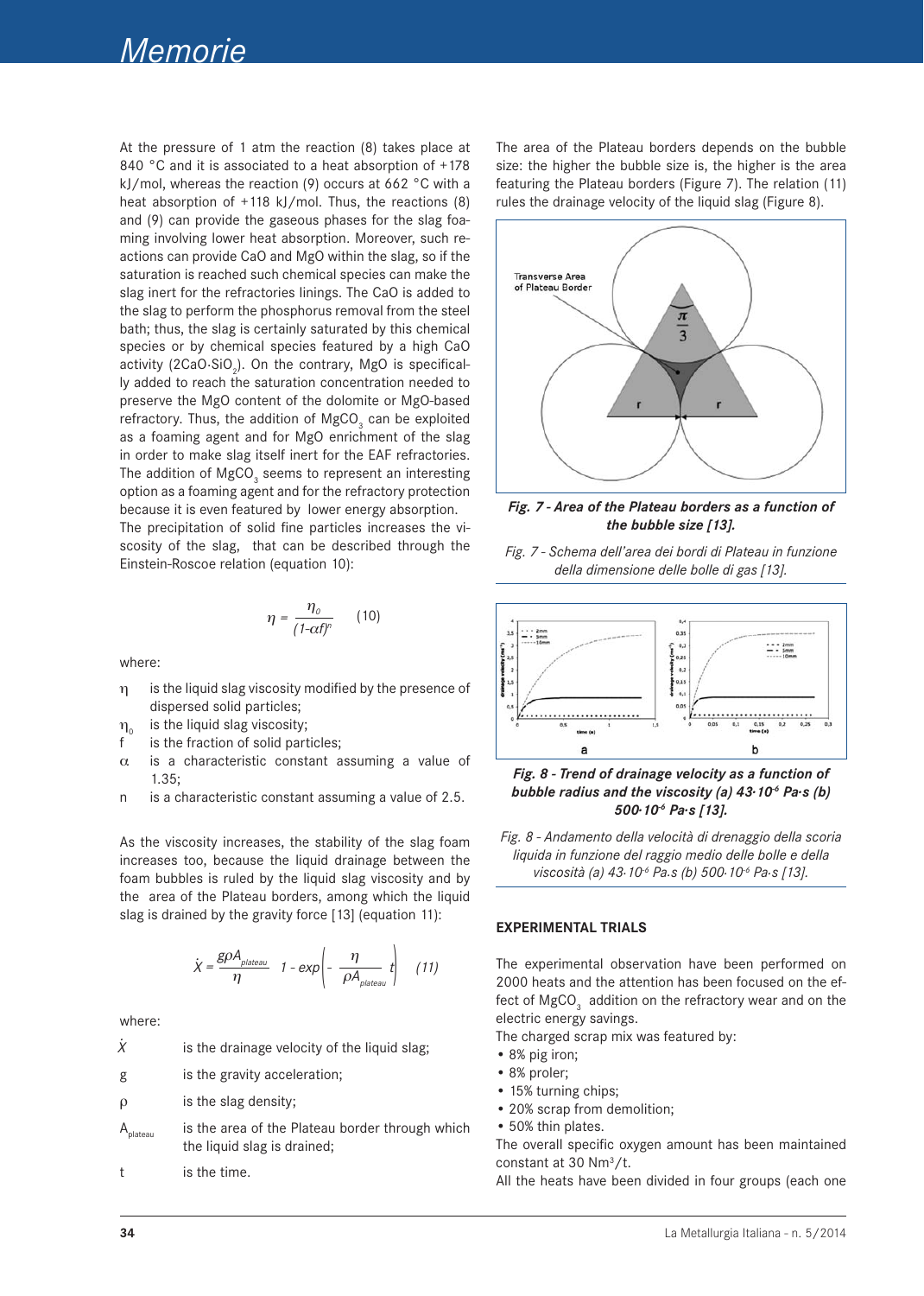|                   | $MgCO3$<br>(kg/t) | CaO<br>(kg/t) | Anthracite<br>(kg/t) |
|-------------------|-------------------|---------------|----------------------|
| Reference<br>Case |                   | 40            | 15                   |
| Case 1            | 2                 | 40            | 15                   |
| Case 2            | 5.5               | 35<br>13      |                      |
| Case 3            | 13                | 30            | 10                   |

composed by 500 heats) featured by different addition of  $MgCO<sub>3</sub>$ , CaO and anthracite injection (Table 1).

#### *Table 1 - Investigated experimental conditions.*

*Tabella 1 - Condizioni sperimentali indagate.*

The final main components of the EAF slag vary as a function of the performed addition (Table 2).

|                  | %FeO | %MgO | %CaO | %SiO <sub>2</sub> | %MnO |
|------------------|------|------|------|-------------------|------|
| <b>Reference</b> | 38   | 3.8  | 25   | 15                |      |
| Case             |      |      |      |                   |      |
| Case 1           | 37   | 4.7  | 26   | 15                |      |
| Case 2           | 40   |      | 23   | 12                |      |
| Case 3           | 35   |      | 28   | 10                | 5    |

#### *Table 2 - Main chemical species constituting the slag as a function of the different experimental conditions.*

*Tabella 2 - Specie chimiche principali costituenti la scorie nelle diverse condizioni sperimentali.*

The specific refractory wear and the specific electric energy consumption have been monitored.

#### **rESuLtS**

The average refractory wear and the specific electric energy consumption show a decreasing trend as the addition of MgCO<sub>3</sub> increases (Figure 9, Figure 10).



*Fig. 9 - Specific refractory wear as a function of MgO weight concentration in slag.*

*Fig. 9 - Usura specifica dei refrattari in funzione della concentrazione in peso di MgO presente in scoria.*



#### *Fig. 10 - Specific electric energy consumption as a function of MgO weight concentration in slag.*

*Fig. 10 - Consumo specifico di energia elettrica in funzione della concentrazione in peso di MgO presente in scoria.*

#### **CoNCLuSIoNS**

- The realization of stable foaming slag and inert for the refractory is a fundamental aim for the refractory protection;
- $\bullet~$  the use of MgCO $_{_3}$  as an additive to the slag of the electric arc furnaces represents a very interesting opportunity, because it contributes to decrease the refractory wear and the specific electric energy consumption;
- the addition in MgCO<sub>3</sub> up to 13 kg/t can grant:
	- a 33% decrease of the refractory wear;

**-** 4.8% saving of the electric specific energy, provided the same oxygen and methane specific flow rate. This advantage is associated to a decrease of the enthalpy absorption due to the formation of the gas bubbles;

- decrease of the 18% of the charged lime (CaO);

- decrease of the 33% of the injected graphite powder (usually constituted by anthracite).

#### **rEFErENCES**

- 1] J. A. Duffy, M. D. Ingram, I. D. Sommerville. Acid-Base Properties of molten oxides and metallurgical slags. Journal of the Chemical Society, Faraday Transactions 1: Physical Chemistry in Condensed Phases 74 (1978) 1410-1419.
- 2] A. Lebouteiller, P. Courtine. Improvement of a bulk optical basicity table for oxidic systems. Journal of Solid State Chemistry 137 (1998) 94-103.
- 3] W. Nicodemi, C. Mapelli. Siderurgia. Associazione Italiana di Metallurgia, Milano (Italy), 2011, 292-294.
- 4] P. Pedersini, F. Maier, G. Alessandro, M. Maion, A. Romano. La produzione industriale di materiali refrattari, natura chimica, processi di trasformazione ed aspetti igienistici per la tutela della salute dei